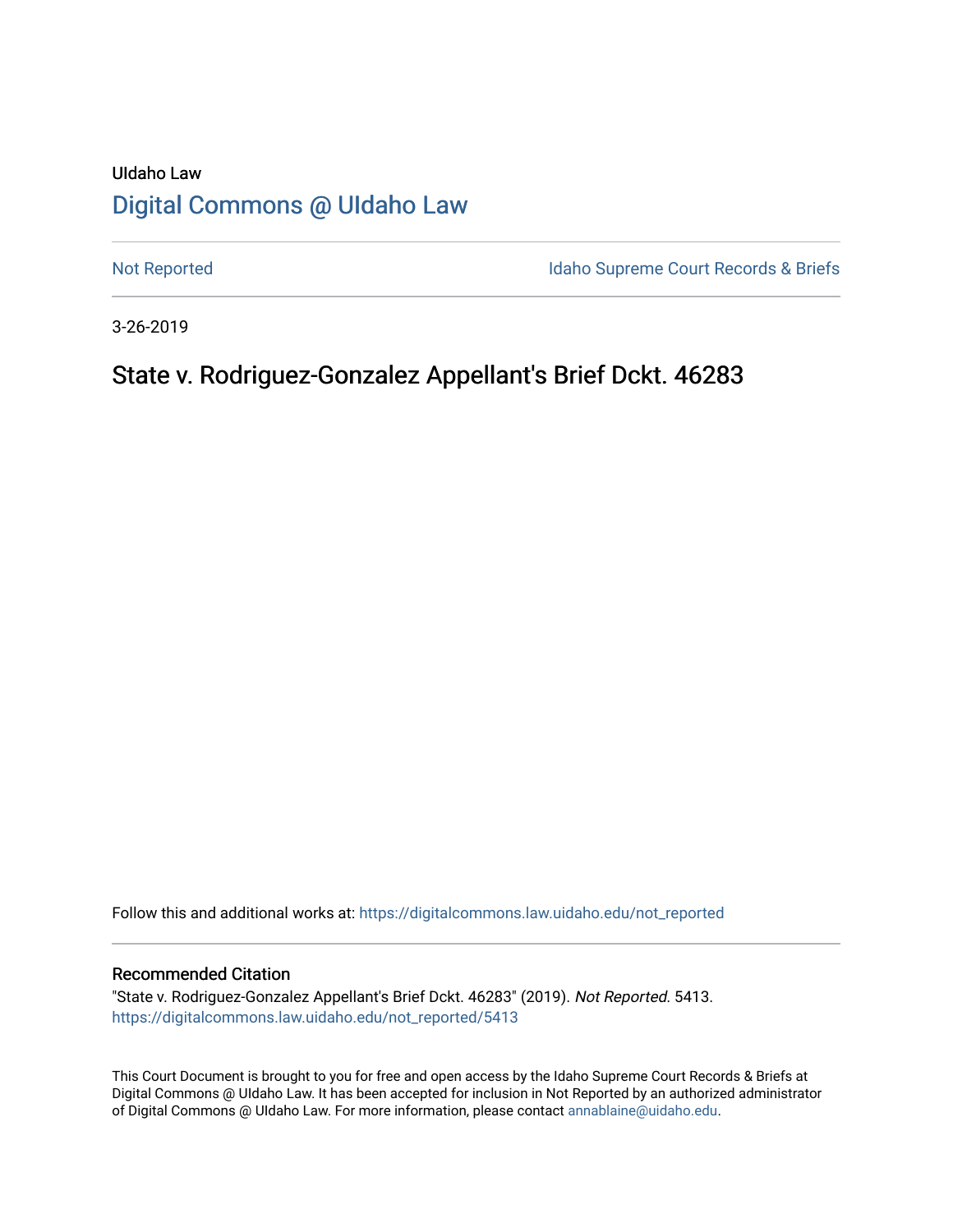Electronically Filed 3/26/2019 1:44 PM Idaho Supreme Court Karel Lehrman, Clerk of the Court By: Brad Thies, Deputy Clerk

ERIC D. FREDERICKSEN State Appellate Public Defender I.S.B. #6555

SALLY J. COOLEY Deputy State Appellate Public Defender I.S.B. #7353 322 E. Front Street, Suite 570 Boise, Idaho 83702 Phone: (208) 334-2712 Fax: (208) 334-2985 E-mail: documents@sapd.state.id.us

## IN THE SUPREME COURT OF THE STATE OF IDAHO

| STATE OF IDAHO,          |                                                                          |
|--------------------------|--------------------------------------------------------------------------|
| Plaintiff-Respondent,    | NOS. 46283-2018, 46284-2018,<br>& 46285-2018                             |
| V.                       | TWIN FALLS COUNTY<br>NOS. CR-2013-11394, CR42-18-6140,<br>& CR42-18-2230 |
| ERIC RODRIGUEZ-GONZALEZ, | <b>APPELLANT'S BRIEF</b>                                                 |
| Defendant-Appellant.     |                                                                          |

# STATEMENT OF THE CASE

Nature of the Case

Pursuant to a plea agreement, Eric Rodriguez-Gonzalez pled guilty to possession of a controlled substance, Oxycodone. He received a unified sentence of five years, with two years fixed, and the court retained jurisdiction and then placed him on probation. He violated the terms of his probation by (and had his probation revoked for) committing new crimes in two separate cases: possession of a controlled substance, heroin, and criminal possession of a financial transaction card; and grand theft by acquiring lost property and criminal possession of a financial transaction card. On the new crimes the district court sentenced Mr. Rodriguez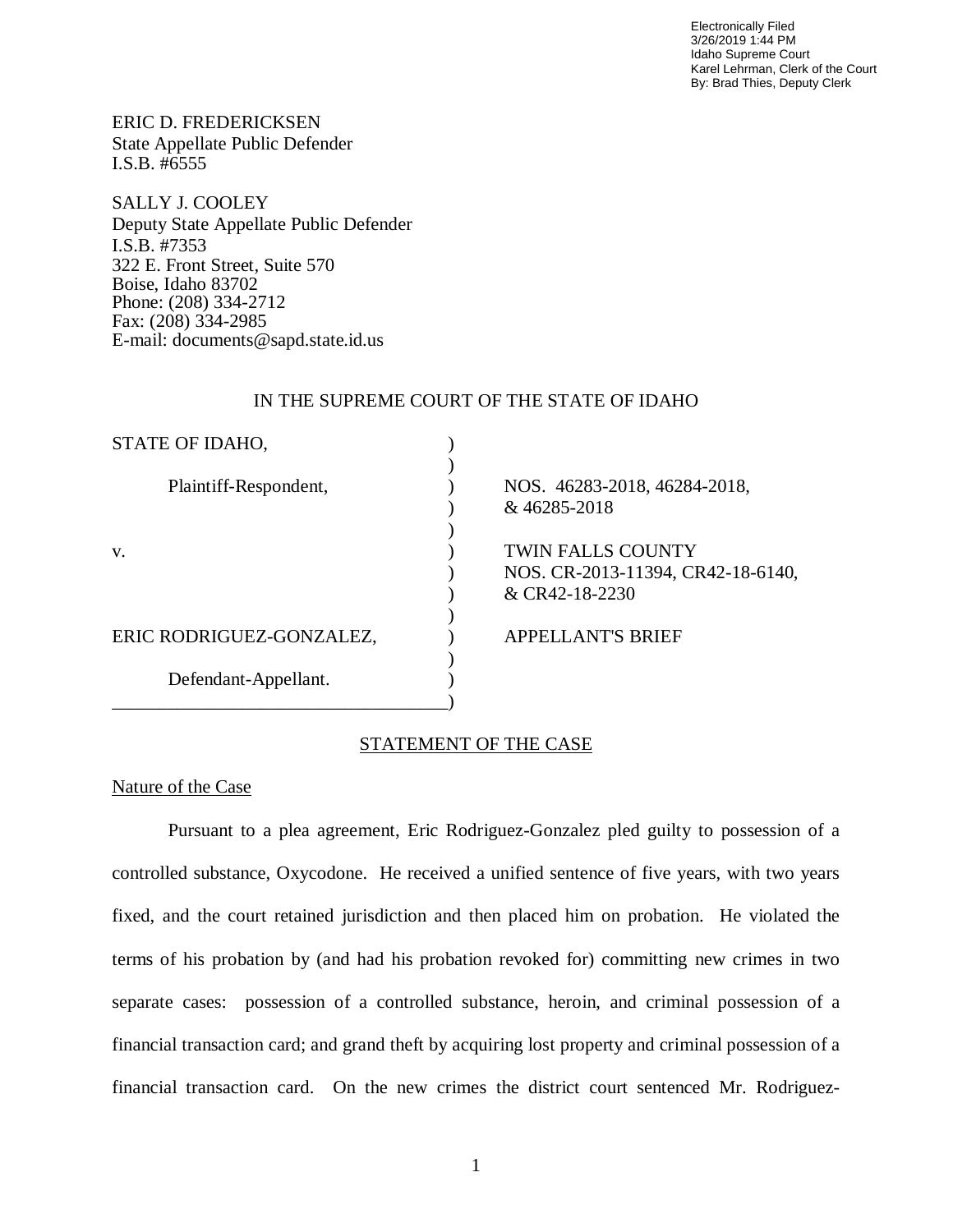Gonzalez to an aggregate unified sentence of seven years, with three years fixed, to be served concurrently to his 2013 probation violation case.

On appeal, Mr. Rodriguez-Gonzalez asserts that the district court abused its discretion by revoking his probation on the oxycodone case and by imposing excessive sentences on the new crimes.

## Statement of the Facts & Course of Proceedings

Supreme Court Docket No. 46283-2018 (Twin Falls County district court case number CR-2013-11394), (*hereinafter*, the Oxycodone case), and Supreme Court Docket No. 46284- 2018 (Twin Falls County district court case number CR42-18-6140), (*hereinafter,* the lost card case)), as well as Supreme Court Docket No. 46285 (Twin Falls County district court case number CR42-18-2230 (*hereinafter,* the heroin residue case)), have been consolidated for appellate purposes. (R., p.231.)

On October 12, 2013, the car Eric Rodriguez-Gonzalez was riding in was stopped by law enforcement. (PSI, p.4.) The officer believed Mr. Rodriguez-Gonzalez smelled like marijuana and searched him. (PSI, p.4.) The officer located a substance that tested presumptively positive for marijuana, a pipe with residue, and a baggie containing two pills identified as Oxycodone and Hydrocodone. (PSI, p.4.) Based on these facts, an Information alleged that, on October 12, 2013, Eric Rodriguez-Gonzalez possessed Oxycodone. (R., pp.41-43.)

Mr. Rodriguez-Gonzalez pled guilty to possession of a controlled substance, and was sentenced to five years, with two years fixed, but the district court retained jurisdiction for up to 365 days. (R., pp.119, 122-129.) After a period of retained jurisdiction, the district court placed Mr. Rodriguez-Gonzalez on probation for three years or until his financial obligations were paid, whichever is longer.  $(R., pp.135-141.)$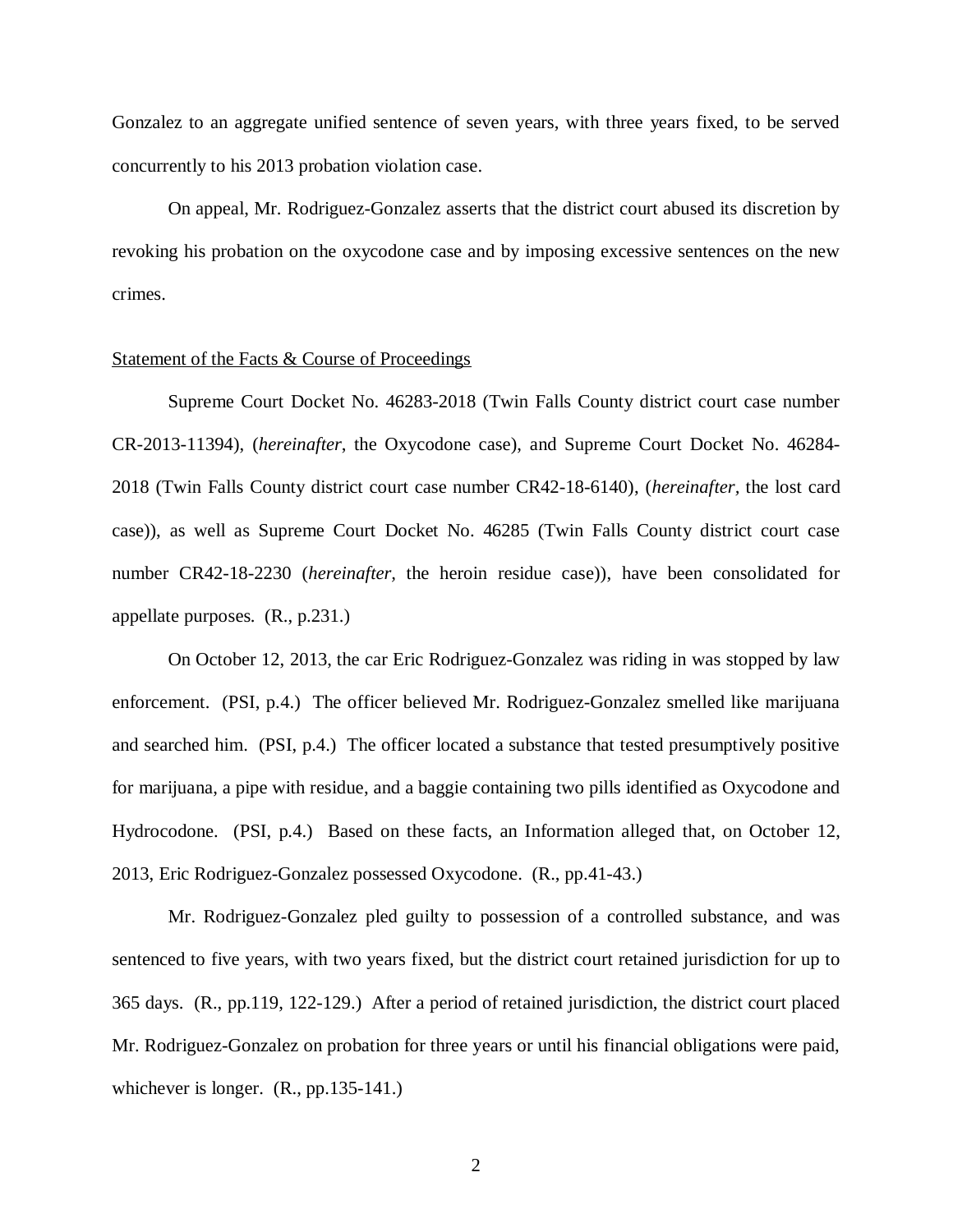In 2016, a report of probation violation was filed which alleged that Mr. Rodriguez-Gonzalez violated the terms and conditions of his probation by: using controlled substances, failing to submit to UA testing, failing to report to his probation officer on several dates, being discharged from aftercare for failing to attend, failing to complete a new GAIN assessment, and failing to enroll in IOP treatment. (R., pp.145-172.)

After, Mr. Rodriguez-Gonzalez admitted to violating the terms and conditions of his probation, his probation was revoked and reimposed for a period of three years, or until all court costs, fines, and restitution are paid, whichever is longer. (R., pp.175-183.)

In 2018, the State filed another report of probation violation. (R., pp.184-199.) The report alleged that Mr. Rodriguez-Gonzalez violated the terms and conditions of his probation by: failing to prove that he had completed his community service, by failing to submit to UA testing two times per month, by failing to make payments toward his fines, fees, and restitution, by committing new crimes—possession of a controlled substance and criminal possession of a financial transaction card in Twin Falls County case number CR42-18-2230 (the heroin residue case). (R., pp.184-199.)

Mr. Rodriguez-Gonzalez admitted to violating some of the terms and conditions of his probation. (4/10/18 Tr., p.6, Ls.3-18.) Mr. Rodriguez-Gonzalez was referred to drug court and deemed eligible. (R., pp.205-212, 216-217.) At Mr. Rodriguez-Gonzalez's disposition hearing, the district court revoked his probation; however, the district court did *not* suspend Mr. Rodriguez-Gonzalez's sentence and/or order him to complete drug court.  $(8/14/18 \text{ Tr.}, p.20,$ Ls.17-22; p.21, L.25 – p.22, L.2; R., pp.219-221.) Mr. Rodriguez-Gonzalez filed a timely notice of appeal. (R., pp.223-227, 232-237.)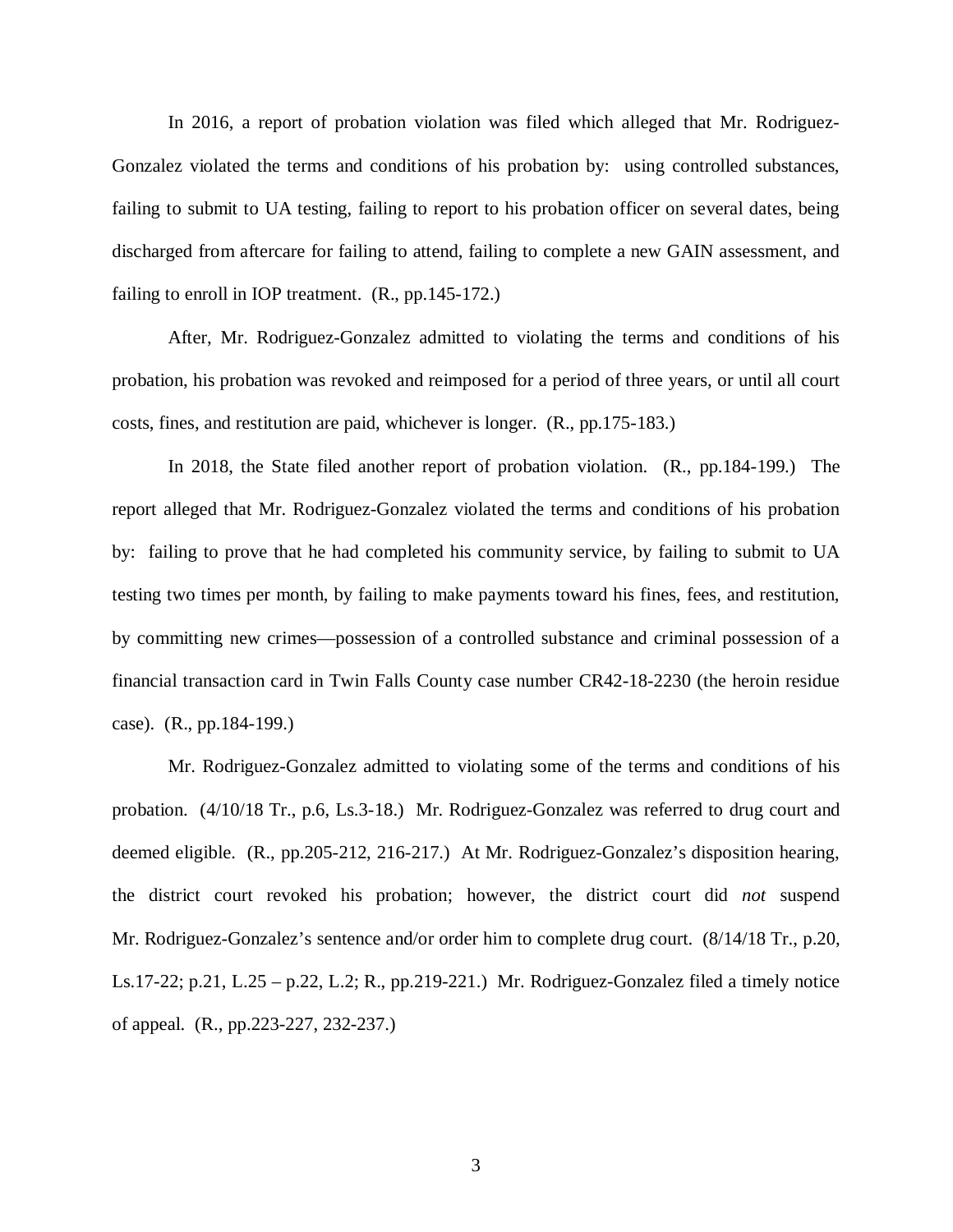In the heroin residue case, law enforcement was notified that a debit card was taken from the wallet located in a jacket pocket while the owner was working. (R., p.315.) The owner said someone had tried to use the card at a local grocery store. (R., p.315.) The owner identified Mr. Rodriguez-Gonzalez from a surveillance video. (R., p.315.) Records indicate that Mr. Rodriguez-Gonzalez attempted to use the card at several businesses. (R., p.256.) Mr. Rodriguez-Gonzalez was questioned about the use of the card, and then told he was under arrest. (R., p.315.) In a search incident to arrest, burnt residue testing presumptively positive for heroin was located in a plastic tube found in Mr. Rodriguez-Gonzalez's coat pocket. (R., p.315.)

Based on these facts, Mr. Rodriguez-Gonzalez was charged by Information with one count of possession of a controlled substance and one count of criminal possession of a financial transaction card.  $(R., pp.329-331.)$ 

Mr. Rodriguez-Gonzalez pled guilty to possessing a controlled substance and criminal possession of a financial transaction card. (4/9/18 Tr., p.11, L.17 – p.12, L.17; R., pp.333-342.) Mr. Rodriguez-Gonzalez sought admission to drug court, and although his application was initially denied due to new felony charges, he was subsequently deemed eligible. (R., pp.350, 353-354.)

At sentencing, Mr. Rodriguez-Gonzalez's counsel asked the district court to sentence him to drug court, with an underlying sentence of seven years, with three years fixed, for possessing heroin and five years, with three years fixed, for possessing the financial transaction card. (8/14/18 Tr., p.9, Ls.8-11; p.15, Ls.4-14.) Mr. Rodriguez-Gonzalez was sentenced to seven years, with three years fixed, for possession of heroin and five years, with three years fixed, for criminally possessing a financial transaction card.  $(8/14/18)$  Tr., p.20, L.23 – p.21, L.4; R., pp.359-363.) The sentences were concurrent with each other, and with the probation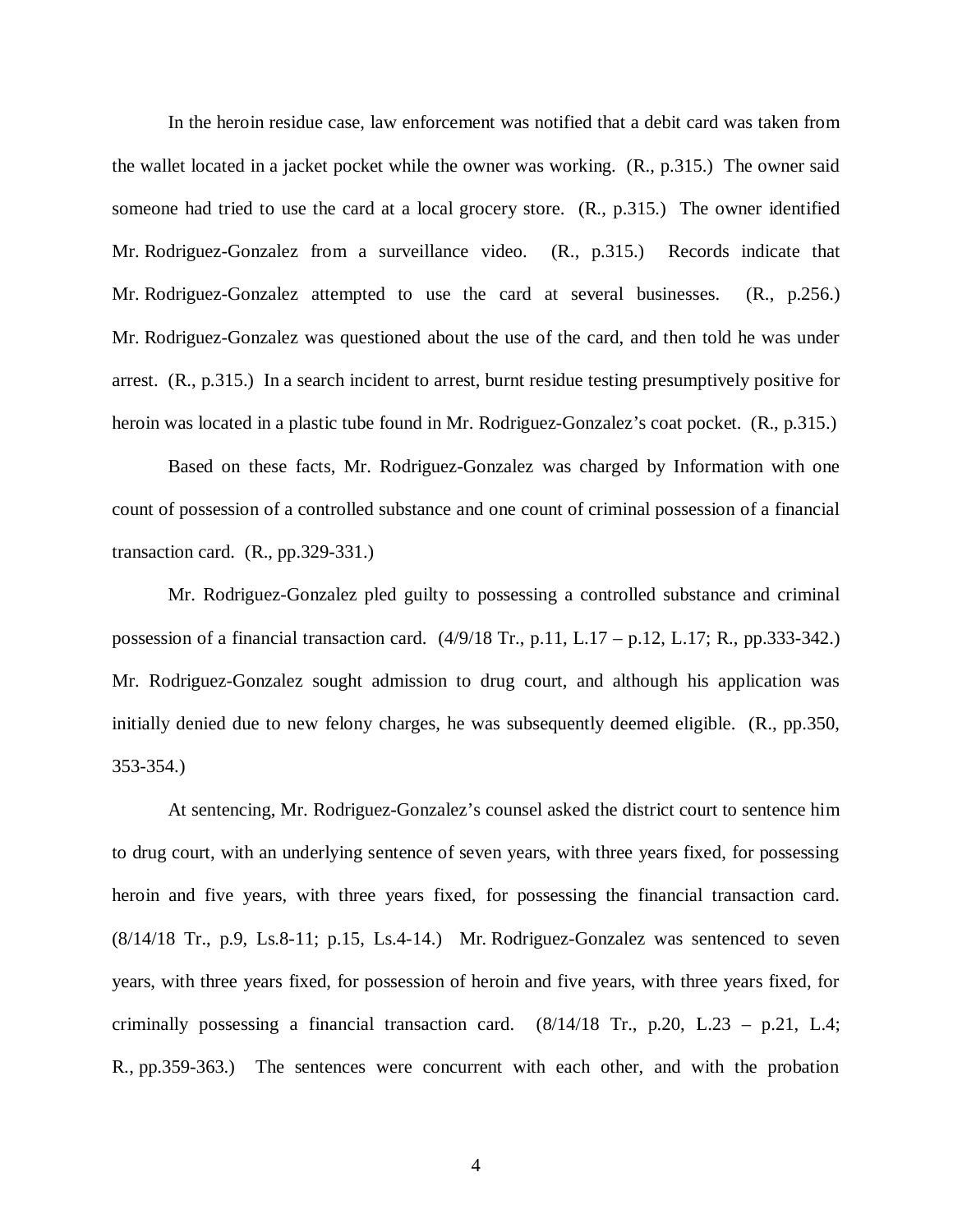violation in the Oxycodone case.<sup>[1](#page-5-0)</sup> (R., p.359.) Mr. Rodriguez-Gonzalez filed a timely notice of appeal. (R., pp.364-367, 371-376.)

In the lost card case, Mr. Rodriguez-Gonzalez was video-recorded finding a debit card in an ATM machine and leaving with the card. (R., p.256.) Records indicate that Mr. Rodriguez-Gonzalez attempted to use the card at several businesses. (R., p.256.) Mr. Rodriguez-Gonzalez had also used a financial transaction card belonging to a business. (R., p.257.) The business owner was contacted, and she told law enforcement that she had never given Mr. Rodriguez-Gonzalez permission to use the card. (R., p.257.)

Based on these facts, Mr. Rodriguez-Gonzalez was charged by Information with one count of grand theft of lost property, one count of grand theft by wrongfully obtaining a financial transaction card, and two counts of criminal possession of a financial transaction card. (R., pp.265-268.)

Pursuant to a plea agreement, Mr. Rodriguez-Gonzalez pled guilty to possessing a lost financial transaction card and wrongfully obtaining a financial transaction card. (R., pp.270- 280.) As part of the plea agreement, the State agreed to recommend a sentence of seven years, with three years fixed, to be served concurrently with the heroin residue case.<sup>[2](#page-5-1)</sup> (R., p.280.)

<span id="page-5-0"></span><sup>&</sup>lt;sup>1</sup> Although the Judgment of Conviction reflects that Mr. Rodriguez-Gonzalez's sentence in the heroin residue case was consecutive to the probation violation in the Oxycodone case, the district court orally pronounced Mr. Rodriguez-Gonzalez's sentences as all being concurrent to each other and to his 2013 case. (8/14/18 Tr., p.22, Ls.3-8.) To the extent the judgments in any of his cases indicate otherwise, the oral pronouncement controls and Mr. Rodriguez-Gonzalez reserves the right to seek a clerical correction pursuant to I.C.R. 36. *See State v. Wallace*, 116 Idaho 930, 932 (Ct. App. 1989) (holding that should an order of commitment not accurately represent the court's oral sentence pronouncement, it is proper to correct the error under Rule 36 to make the written expression consistent with that judgment).

<span id="page-5-1"></span><sup>&</sup>lt;sup>2</sup> The plea agreement also required Mr. Rodriguez-Gonzalez to waive his right to appeal his sentence; however, the district court did not go over this provision during its plea colloquy with Mr. Rodriguez-Gonzalez. (R., p.273.) Further, Mr. Rodriguez-Gonzalez did not sign the Offer-- Plea Agreement, which had expired before his defense counsel signed it. (R., p.280.)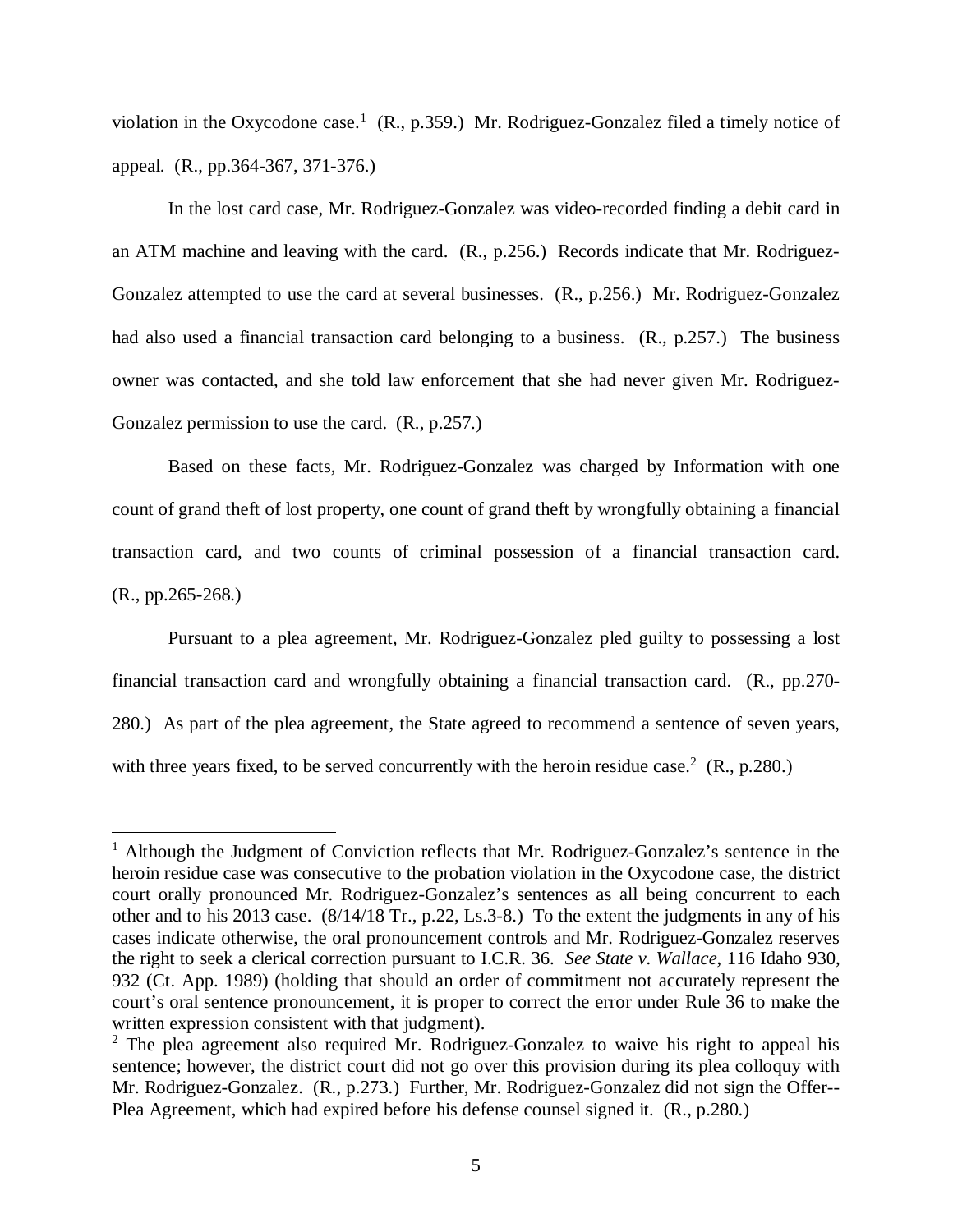At sentencing, Mr. Rodriguez-Gonzalez's counsel asked the court to sentence him to drug court, with an underlying sentence of seven years, with three years fixed, for grand theft by acquiring the lost card and five years, with three years fixed, for criminally possessing the financial transaction card.  $(8/14/18$  Tr., p.8, L.23 – p.9, L.7; p.15, Ls.4-14.) In his allocution, Mr. Rodriguez-Gonzalez asked the district court to sentence him to drug court. (8/14/18 Tr., p.18, Ls.11-25.) Mr. Rodriguez-Gonzalez was sentenced to seven years, with three years fixed, for grand theft by acquiring lost property and five years, with three years fixed, for criminally possessing a financial transaction card. (8/14/18 Tr., p.21, Ls.10-21; R., pp.288-292.) All of the sentences were ordered to be served concurrently with the sentences in his heroin residue case and his oxycodone probation violation case. (8/14/18 Tr., p.22, Ls.3-8; Aug., pp.9- 13.) Mr. Rodriguez-Gonzalez filed a timely notice of appeal. (R., pp.293-296, 300-305.)

On appeal, Mr. Rodriguez-Gonzalez contends that the district court abused its discretion by revoking his probation in the oxycodone case instead of suspending the sentence and ordering him to complete drug court. Mr. Rodriguez-Gonzalez contends that the district court abused its discretion in sentencing him excessively in the lost card case and the heroin residue case.

### ISSUES

- I. Did the district court abuse its discretion when it sentenced Mr. Rodriguez-Gonzalez to an aggregate unified sentence of seven years, with three years fixed, following his plea of guilty to one counts of grand theft by possession of stolen property, two count of criminal possession of a financial transaction card, and one count of possession of heroin?
- II. Did the district court abuse its discretion when it revoked Mr. Rodriguez-Gonzalez's probation?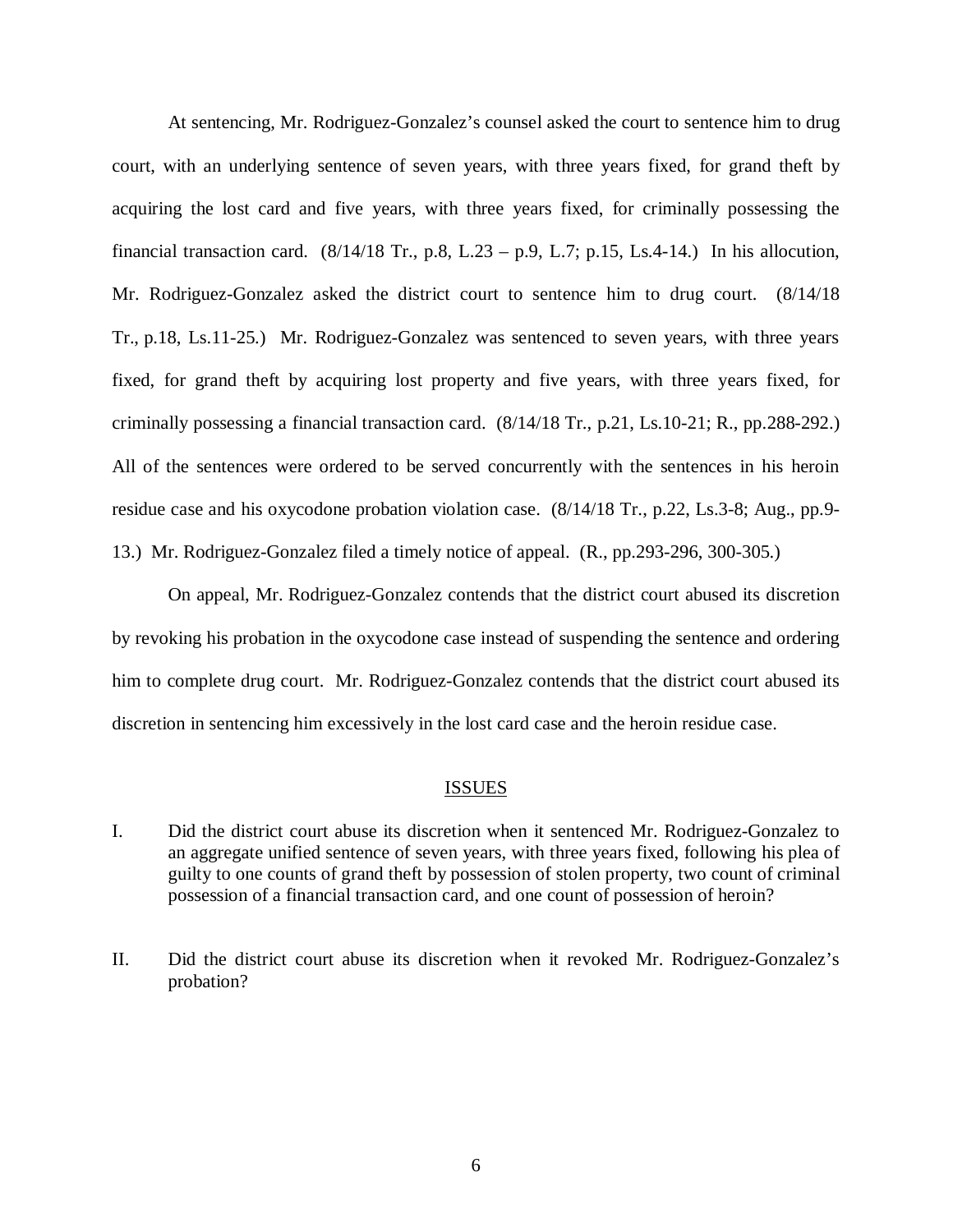#### ARGUMENT

### I.

# The District Court Abused Its Discretion When It Sentenced Mr. Rodriguez-Gonzalez To An Aggregate Unified Sentence Of Seven Years, With Three Years Fixed, Following His Plea Of Guilty To One Count Of Grand Theft By Possession Of Stolen Property, Two Counts Of Criminal Possession Of A Financial Transaction Card, And One Count Of Possession Of Heroin

Mr. Rodriguez-Gonzalez asserts that, given any view of the facts, his aggregate unified sentence of seven years, with three years fixed, is excessive. Where a defendant contends that the sentencing court imposed an excessively harsh sentence, the appellate court will conduct an independent review of the record giving consideration to the nature of the offense, the character of the offender, and the protection of the public interest. *See State v. Reinke*, 103 Idaho 771 (Ct. App. 1982).

The Idaho Supreme Court has held that, "'[w]here a sentence is within statutory limits, an appellant has the burden of showing a clear abuse of discretion on the part of the court imposing the sentence.'" *State v. Jackson*, 130 Idaho 293, 294 (1997) (quoting *State v. Cotton*, 100 Idaho 573, 577 (1979)). Mr. Rodriguez-Gonzalez does not allege that his sentence exceeds the statutory maximum. Accordingly, in order to show an abuse of discretion, Mr. Rodriguez-Gonzalez must show that in light of the governing criteria, the sentence was excessive considering any view of the facts. *Id*. The governing criteria or objectives of criminal punishment are: (1) protection of society; (2) deterrence of the individual and the public generally; (3) the possibility of rehabilitation; and (4) punishment or retribution for wrongdoing. *Id*.

In light of Mr. Rodriguez-Gonzalez's rehabilitative potential, the district court abused its discretion in sentencing him excessively. The district court failed to consider the fact that Mr. Rodriguez-Gonzalez was aware of his opiate addiction, was interested in seeking treatment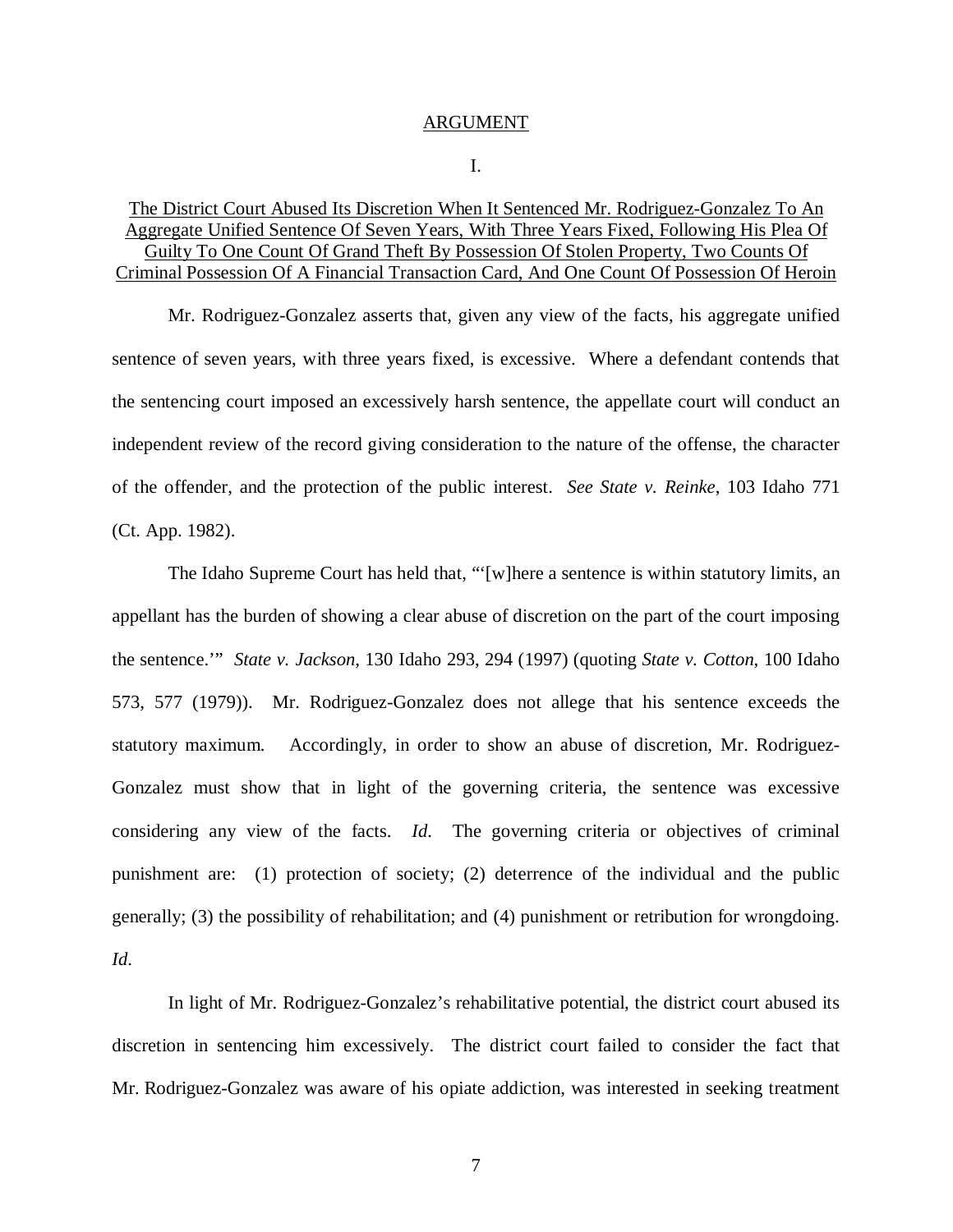for his addiction and counseling others to do the same, and that with programming, Mr. Rodriguez-Gonzalez could likely be successful in the community.  $(8/14/18 \text{ Tr}$ , p.17, L.13 – p.18, L.25.) Notably, his PSI investigator recommended a retained jurisdiction for Mr. Rodriguez-Gonzalez. (PSI, p.14.) Further, Mr. Rodriguez-Gonzalez had been accepted into drug court. (R., pp.353-354.)

The Idaho Supreme Court has held that substance abuse should be considered as a mitigating factor by the district court when that court imposes sentence. *State v. Nice*, 103 Idaho 89 (1982). In *Nice*, the Idaho Supreme Court reduced a sentence based on Nice's lack of prior record and the fact that "the trial court did not give proper consideration of the defendant's alcoholic problem, the part it played in causing the defendant to commit the crime and the suggested alternatives for treating the problem." *Id*. at 91. Additionally, the Idaho Supreme Court has ruled that ingestion of drugs and alcohol resulting in impaired capacity to appreciate criminality of conduct, could be a mitigating circumstance. *State v. Osborn*, 102 Idaho 405, 414 (1981). Mr. Rodriguez-Gonzalez realizes that he has an opiate addiction. (8/14/18 Tr., p.17, L.13.) However, Mr. Rodriguez-Gonzalez wants to stop using and have a better life, and his goal is to stay sober. (PSI, p.11.)

Mr. Rodriguez-Gonzalez has a supportive family to help him in his efforts to maintain his sobriety. His parents are a good source of support for him. (PSI, pp.6-7.) *See State v. Shideler*, 103 Idaho 593, 594-595 (1982) (reducing sentence of defendant who had the support of his family and employer in his rehabilitation efforts).

Further, Mr. Rodriguez-Gonzalez expressed remorse for his acts. At sentencing, Mr. Rodriguez-Gonzalez wanted the court to know that he realized that he had an opiate addiction and that he needs help to remain sober.  $(8/14/18 \text{ Tr.}, p.17, L.13 - p.18, L.25.)$  Idaho

8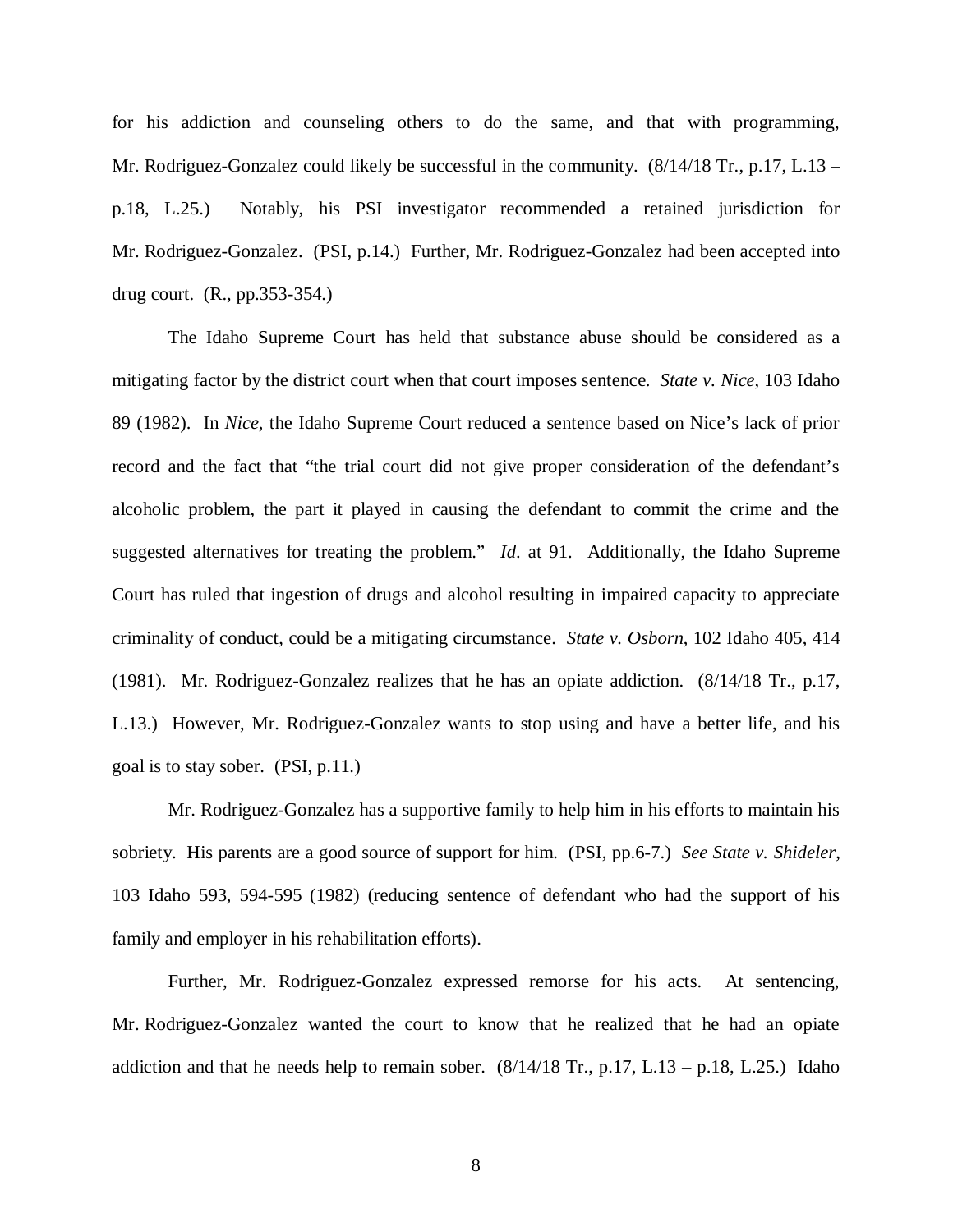recognizes that some leniency is required when a defendant expresses remorse for his conduct and accepts responsibility for his acts. *State v. Shideler*, 103 Idaho 593, 595 (1982); *State v. Alberts*, 121 Idaho 204, 209 (Ct. App. 1991). For example, in *Alberts*, the Idaho Court of Appeals noted that some leniency is required when the defendant has expressed "remorse for his conduct, his recognition of his problem, his willingness to accept treatment and other positive attributes of his character." *Alberts*, 121 Idaho at 209. In *Shideler,* Idaho Supreme Court ruled that the prospect of Shideler's recovery from his poor mental and physical health, which included mood swings, violent outbursts, and drug abuse, coupled with his remorse for his actions, was so compelling that it outweighed the gravity of the crimes of armed robbery, assault with a deadly weapon, and possession of a firearm during the commission of a crime. *Shideler,* 103 Idaho at 594-95. Therefore, the court reduced Shideler's sentence from an indeterminate term not to exceed twenty years to an indeterminate term not to exceed twelve years. *Id.* at 593. Mr. Rodriguez-Gonzalez's circumstances are somewhat similar to the facts of both *Alberts* and *Shideler* in that he recognizes that he has an addiction to opiates, he wants treatment for his opiate abuse, and he showed considerable remorse for his actions.

Based upon the above mitigating factors, Mr. Rodriguez-Gonzalez asserts that the district court abused its discretion by imposing an excessive sentence upon him. He asserts that had the district court properly considered his supportive family, substance abuse, and remorse, it would have imposed a less severe sentence by suspending his sentences and ordering him to complete drug court as a condition of his probation.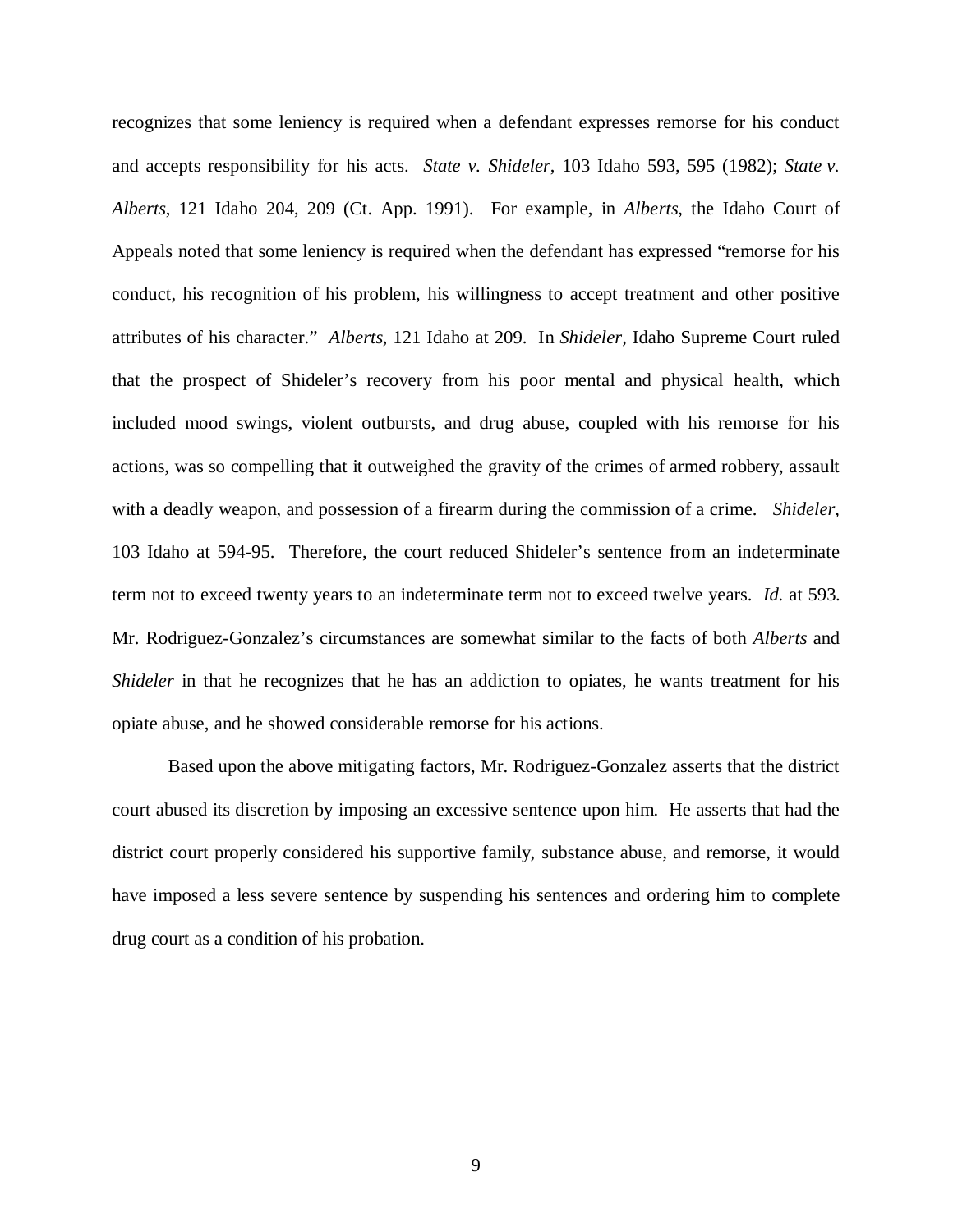# The District Court Abused Its Discretion When It Revoked Mr. Rodriguez-Gonzalez's Probation

Mr. Rodriguez-Gonzalez asserts that the district court abused its discretion when it revoked his probation and executed his original sentence of five years, with two years fixed. He asserts that his probation violations did not justify revoking probation, especially in light of the goals of rehabilitation and the fact that the protection of society could be best served by his continued supervision under the probation department.

There are generally two questions that must be determined by the district court in addressing allegations of probation violations: first, the court must determine whether the defendant actually violated the terms and conditions of his probation; and second, if a violation of probation has been found, the trial court must then decide the appropriate remedy for the violation. *State v. Sanchez*, 149 Idaho 102, 105 (2009). "The determination of whether a probation violation has been established is separate from the decision of what consequence, if any, to impose for the violation." *Id*. (quoting *State v. Thompson*, 140 Idaho 796, 799 (2004)). Once a probation violation has been found, the district court must determine whether it is of such seriousness as to warrant revoking probation. *State v. Chavez*, 134 Idaho 308, 312 (Ct. App. 2000). However, probation may not be revoked arbitrarily. *State v. Adams*, 115 Idaho 1053, 1055 (Ct. App. 1989). The district court must decide whether probation is achieving the goal of rehabilitation and whether probation is consistent with the protection of society. *State v. Leach,* 135 Idaho 525, 529 (Ct. App. 2001). If a knowing and intentional probation violation has been proved, a district court's decision to revoke probation will be reviewed for an abuse of discretion. I.C. § 20-222; *Leach*, 135 Idaho at 529.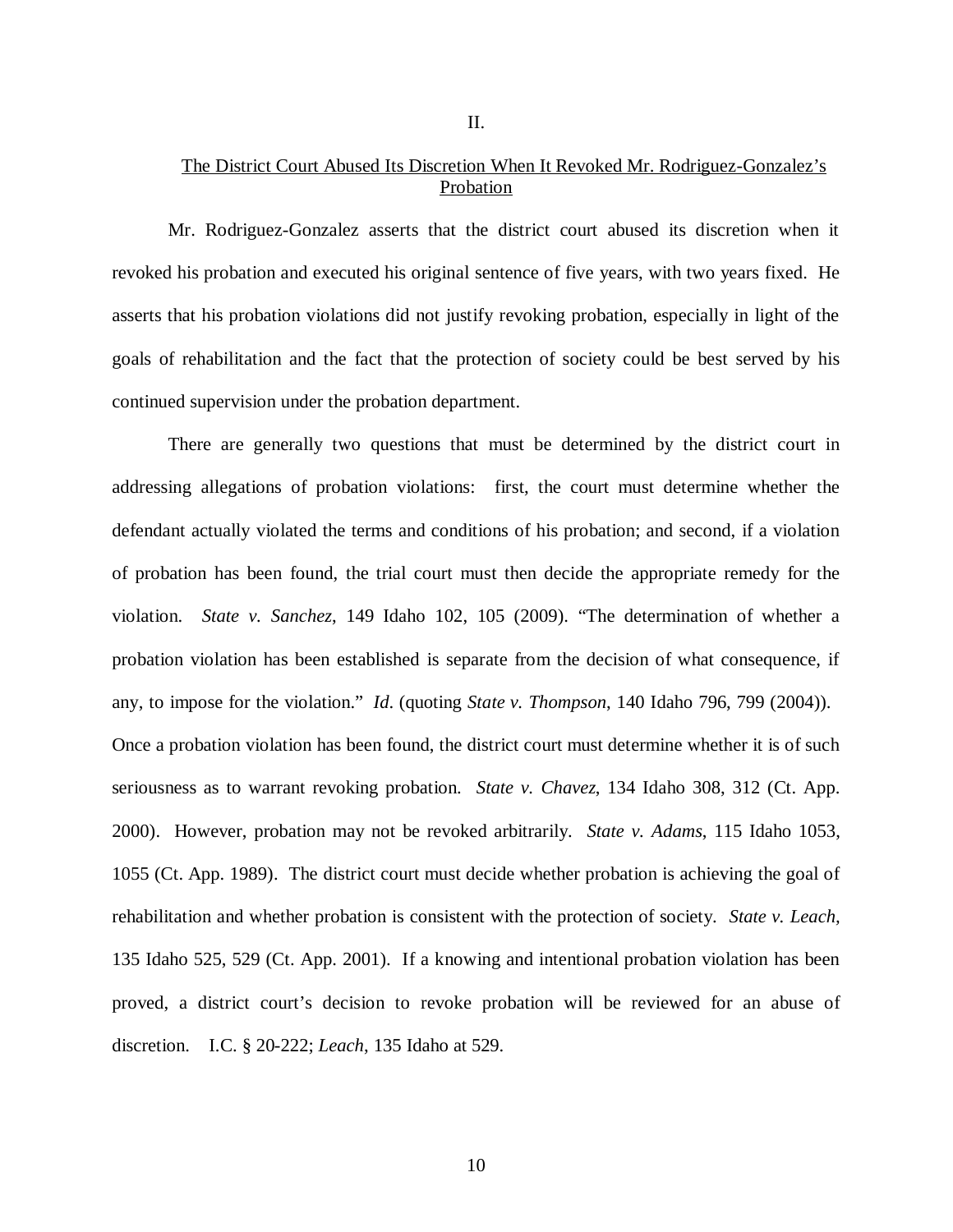In reviewing a trial court's decision for an abuse of discretion, the relevant inquiry regards four factors:

Whether the trial court: (1) correctly perceived the issue as one of discretion; (2) acted within the outer boundaries of its discretion; (3) acted consistently with the legal standards applicable to the specific choices available to it; and (4) reached its decision by the exercise of reason.

*Lunneborg v. My Fun Life*, 163 Idaho 856, 863 (2018).

Only if the trial court determines that alternatives to imprisonment are not adequate in a particular situation to meet the state's legitimate interest in punishment, deterrence, or the protection of society, may the court imprison a probationer who has made sufficient, genuine efforts to obey the terms of the probation order. *State v. Lafferty*, 125 Idaho 378, 382 (Ct. App. 1994)*.* Mr. Rodriguez-Gonzalez asserts that the district court abused its discretion by failing to

reach its decision to revoke his probation by the exercise of reason.

Here, Mr. Rodriguez-Gonzalez showed good insight into his addiction issues and his

criminal thinking—he wants to get better. Mr. Rodriguez-Gonzalez can be rehabilitated and be a

productive member of society. As Mr. Rodriguez-Gonzalez told the court:

I've been incarcerated now for approximately six months, and I've utilized this time to think and ponder what's important to me in life as well as reflect on my past.

Like I stated in the PSI, I've made many mistakes, bad decisions, as failures in my past. I've stolen, cheated, manipulated, and lied, refusing to realize what I've done. And I hold myself accountable for the decisions I've made and the pain and heartache I've caused.

These terrible choices and decisions could have been avoided. I am a drug addict. Many, if not all, of my bad decisions were while under the influence of drugs. These crimes I've committed go against my morals and values; my sober, clearminded, nondrug-induced morals and values. I normally hold myself to a higher standard and feel ashamed, remorseful, and regretful of the choices I have made while under the influence of opiates.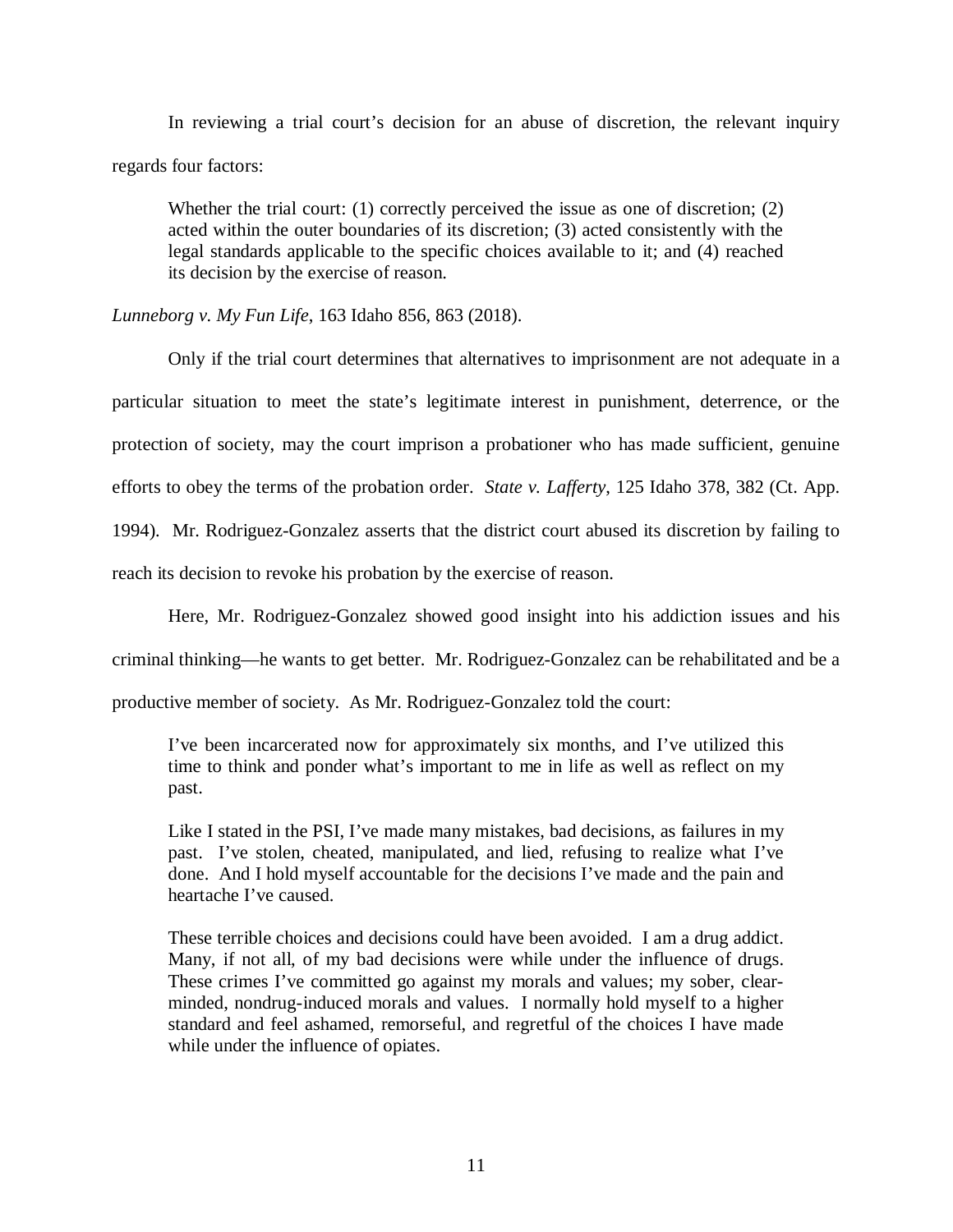When I'm using drugs, I am no longer in control of my life. The addiction takes over. Although I regret throwing my responsibilities out of the window, going against my own morals by stealing and violating my values by harming others, I am guilty all the same, which is why I'm here today standing in this courtroom with my future balancing on the scales.

I may not be able to change what I've done in the past, but I can make impactful change, and I can make amends and repair damage I've caused and pay back what I've stolen. I have this desire, this passion to not only pay back the community by being a sober citizen, but also telling my story and helping those who are experiencing what I experienced in my past. I aspire to become the best version of myself and how I've changed.

 $(8/14/18$  Tr., p.17, L.3 – p.18, L.10.)

Mr. Rodriguez-Gonzalez asserts that the district court abused its discretion in finding that his probation violations justified revocation in light of his rehabilitative potential and his insight into the issues that initially brought him before the district court. The district court failed to reach its decision not to place Mr. Rodriguez-Gonzalez on probation and order him to complete drug court by an exercise of reason where he had already been accepted into drug court, and it was clearly his addiction to opiates causing him to engage criminal conduct. (8/14/18 Tr., p.17, L.12 – p.18, L.25; R., pp.353-354.)

Mr. Rodriguez-Gonzalez is addicted to opiates. (8/14/18 Tr., p.17, L.13.) However, he realizes his addiction and the problems it has caused him. (8/14/18 Tr., p.17, Ls.13-21.) He is ready to be sober and to be a good citizen. (8/14/18 Tr., p.18, Ls.2-21.)

In light of all of the mitigating evidence that was presented to the district court that demonstrates Mr. Rodriguez-Gonzalez's significant rehabilitative potential, the district court abused its discretion when revoked his probation.